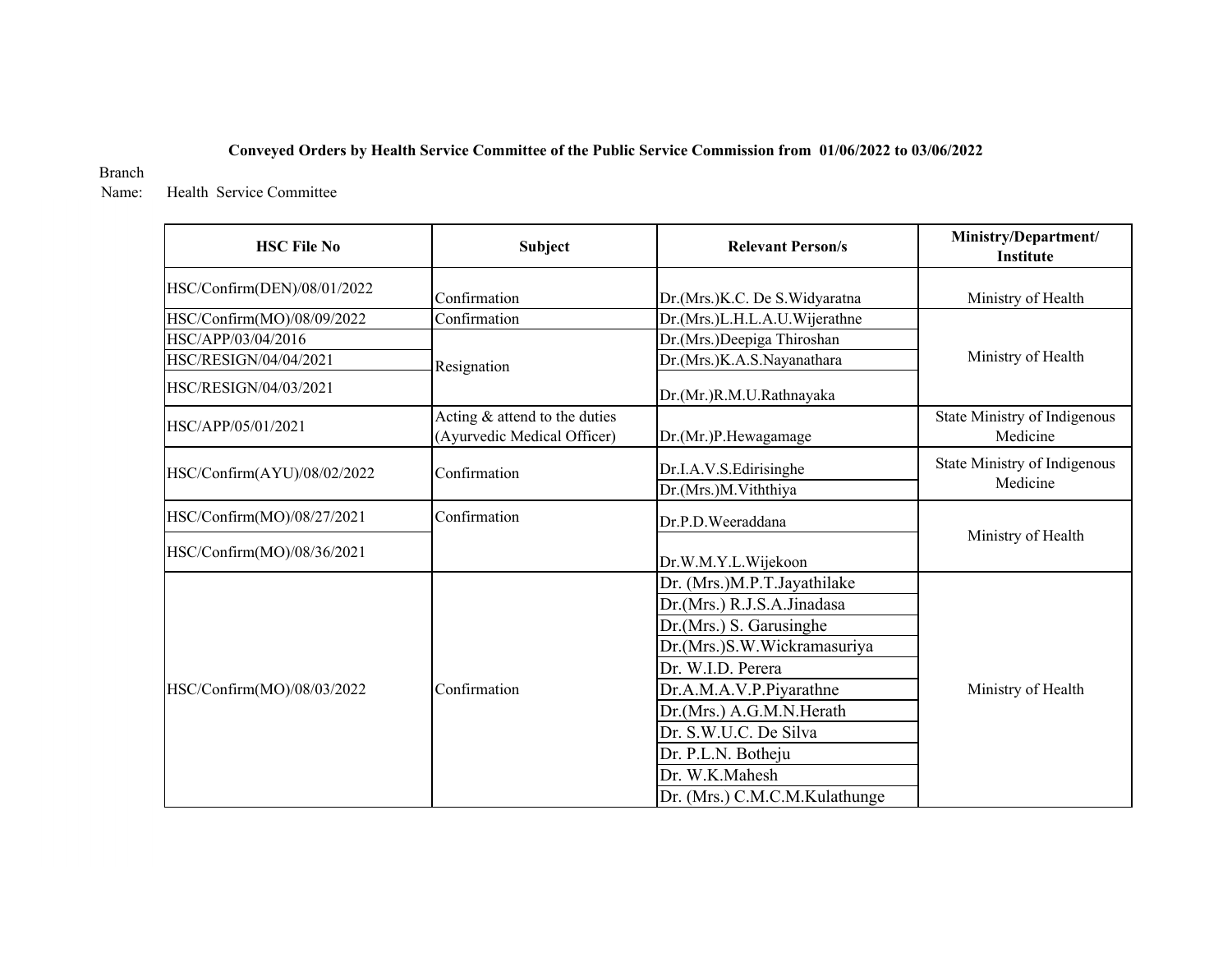| HSC/Confirm(MO)/08/10/2022 | Confirmation                       | Dr.N.P.Thineshkannan          | Ministry of Health           |
|----------------------------|------------------------------------|-------------------------------|------------------------------|
| HSC/PRO/SLMS/09/06/2022    | <b>Grade II Promotion</b>          | Dr.(Mr) S.Hasheef Akram       | Ministry of Health           |
|                            |                                    | Dr.(Mr) R.C.Liyanage          |                              |
| HSC/PRO/SLMS/09/03/2022    | <b>Grade II Promotion</b>          | Dr.(Mr) H.T.K.P.Hapuarachchi  | Ministry of Health           |
| HSC/PRO/SLMS/09/04/2022    | <b>Grade II Promotion</b>          | Dr.(Mrs) G.H.U.Dayarathna     | Ministry of Health           |
|                            |                                    | Dr.(Mrs) M.R.F.Adhila         |                              |
|                            |                                    | Dr.(Mrs) G.D.D.Gimhani        |                              |
|                            |                                    | Dr.(Mrs) R.A.I.A.Ranasinghe   |                              |
|                            |                                    | Dr.(Mr) K.A.R.K.Rathnayaka    |                              |
| HSC/PRO/SLMS/09/11/2022    | Grade II Promotion                 | Dr.(Mrs) D.M.Y.J.Kumari       |                              |
|                            |                                    | Dr.(Mr) S.G.V.C.Gunasekara    | Ministry of Health           |
|                            |                                    | Dr.(Mrs) S.A.S.C.Samarasinghe |                              |
|                            |                                    | Dr.(Mrs) T.W.D.C.S.Subasinghe |                              |
|                            |                                    | Dr.(Mrs) T.M.Imaduwagamage    |                              |
|                            |                                    | Dr.(Mr) S.W.C.A.Lakmal        |                              |
| HSC/PRO/SLMS/09/10/2022    | <b>Grade II Promotion</b>          | Dr.(Mrs) U.D.C.Udayangani     | Ministry of Health           |
| HSC/DIS/044/2021           | Charge Sheet Issue                 | Name with held                | Ministry of Health           |
| HSC/DIS/049/2021           | Charge Sheet Issue                 | Name with held                | Ministry of Health           |
| HSC/DIS/056/2021           | Charge Sheet Issue                 | Name with held                | Ministry of Health           |
| HSC/DIS/076/2021           | Charge Sheet Issue                 | Name with held                | Ministry of Health           |
| HSC/TRA/AYU/14/13/2020     | Transfer Approval for Ayurvedic    |                               | State Ministry of Indigenous |
|                            | Medical Officer                    | Dr.D.P.P.S.De Silva           | Medicine                     |
|                            | <b>Approval Genated For Senior</b> |                               |                              |
| HSC/TRA/SMAG/14/13/2021    | Grade medical officers special     |                               |                              |
|                            | Transfers                          |                               | Ministry of Health           |
| HSC/Confirm(MO)/08/07/2022 |                                    | Dr. (Mrs.)W.M.S.P.Gunasekara  |                              |
|                            |                                    | Dr.(Mrs.)G.A.P.M.Gunarathna   |                              |
|                            | Confirmation                       | Dr.(Mrs.) S.Sutharjini        | Ministry of Health           |
|                            |                                    | Dr.M.J.D.Anandappa            |                              |
|                            |                                    | Dr. M.H.Ameen                 |                              |
|                            |                                    | Dr. (Mrs.)D.M.A.K.Atapattu    |                              |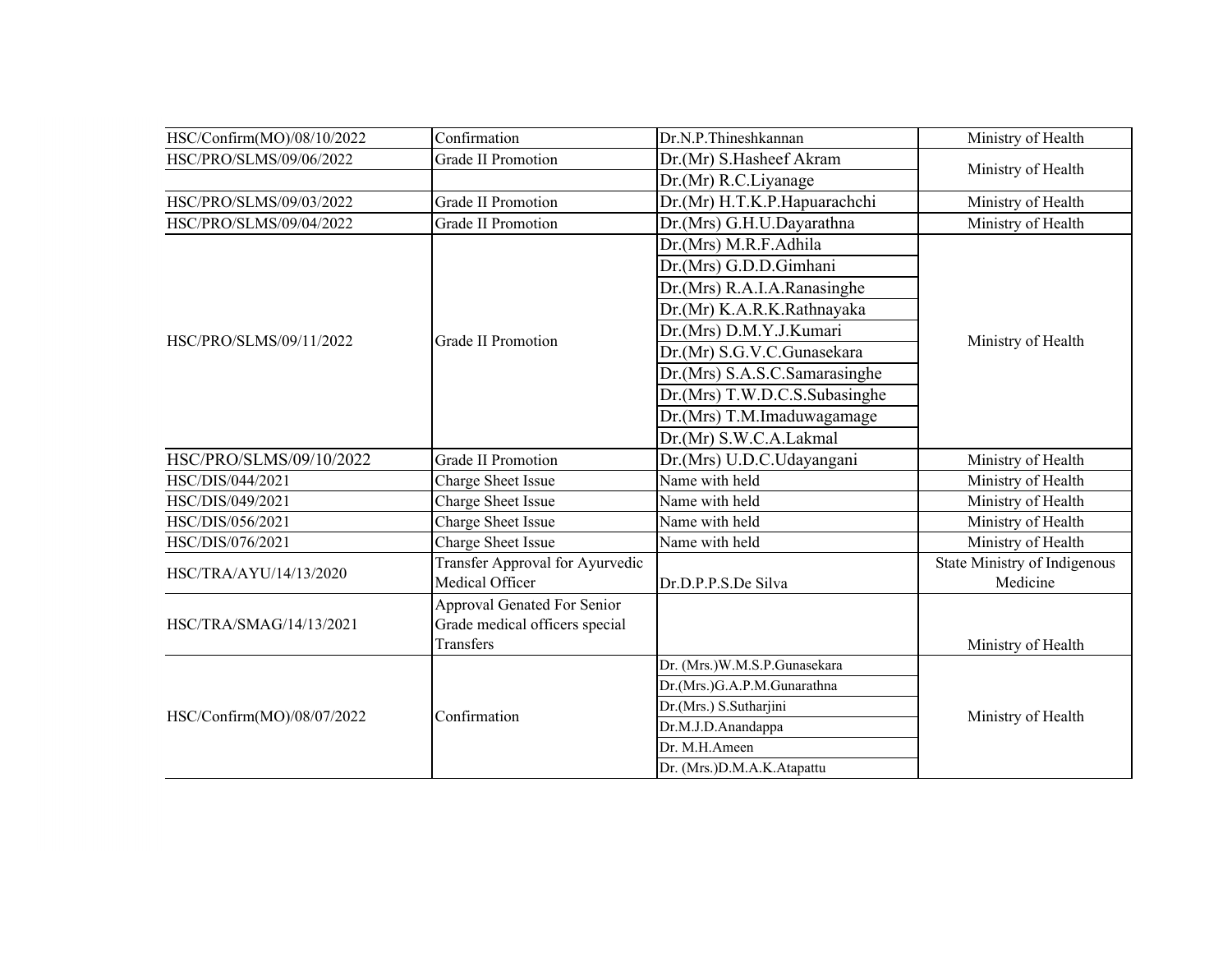|                             |                                                    |                                 | State Ministry of Indigenous |  |
|-----------------------------|----------------------------------------------------|---------------------------------|------------------------------|--|
| HSC/PRO/AUR/09/09/2022      | Grade II Absorption                                | 1422 Ayurvedic officers         | Medicine                     |  |
|                             |                                                    | Dr. (Mrs.)N.H.Obeysekera        |                              |  |
|                             |                                                    | Dr.Y.B.Herath                   |                              |  |
|                             |                                                    | Dr.(Mrs.)M.R.K.Manawarathna     |                              |  |
|                             |                                                    | Dr.M.A.S.Sampath                |                              |  |
| HSC/Confirm(MO)/08/12/2022  | Confirmation                                       | Dr. M.L.Mohamed Jinnah          | Ministry of Health           |  |
|                             |                                                    | Dr. (Mrs.)W.T.C.Viharagoda      |                              |  |
|                             |                                                    | Dr. S. Vaseekaran               |                              |  |
|                             |                                                    | Dr. (Mrs.)A.P.D.Lakmali         |                              |  |
|                             |                                                    | Dr. H.G.U.Sandakelum            |                              |  |
|                             | Dr.S.M.P.Senanayake                                |                                 |                              |  |
|                             |                                                    | Dr. (Mrs.)M.L.Y.N.Perera        |                              |  |
|                             |                                                    | Dr.K.M.K.N.C.Perera             |                              |  |
|                             |                                                    | Dr.(Mrs.)W.R.T.Priyanjani       |                              |  |
|                             |                                                    | Dr.J.G.D.K.Jayawickrama         | Ministry of Health           |  |
|                             |                                                    | Dr.(Ms.)R.D.P.Jayawickrama      |                              |  |
| HSC/Confirm(MO)/08/04/2022  | Confirmation                                       | Dr.K.Jemsheed Mohamed           |                              |  |
|                             |                                                    | Dr.(Mrs.)M.G.A.I.Maweekumbura   |                              |  |
|                             |                                                    | Dr. (Mrs.) S.P. Mary Roxiya     |                              |  |
|                             |                                                    | Dr. B.G.S.Madhusanka            |                              |  |
|                             |                                                    | Dr. (Mrs.)R.M.D.Nayomini        |                              |  |
|                             |                                                    | Dr. (Mrs.) P.G.N.Nadeeshani     |                              |  |
|                             | Re-employment on Contract Basis                    |                                 |                              |  |
| HSC/APP/07/05/2021          | Director, Teaching Hospital,                       | Dr. (Mr.) W.A.M.S. Perera       |                              |  |
|                             | Karapitiya                                         |                                 |                              |  |
| HSC/CONTRACT(MO)/13/15/2022 | Re-employment on Contract Basis<br>Medical Officer | Dr. (Mr.) S.P. Mandalawatta     |                              |  |
|                             |                                                    | Dr. H.G.S.N. Premarathna        |                              |  |
| HSC/Confirm(MO)/08/01/2022  | HSC/Confirm(MO)/08/01/2022                         | Dr.(Mrs.) K.G.G.K.Chathurangika | Ministry of Health           |  |
|                             |                                                    | Dr.M.H.D.Jayawardane            |                              |  |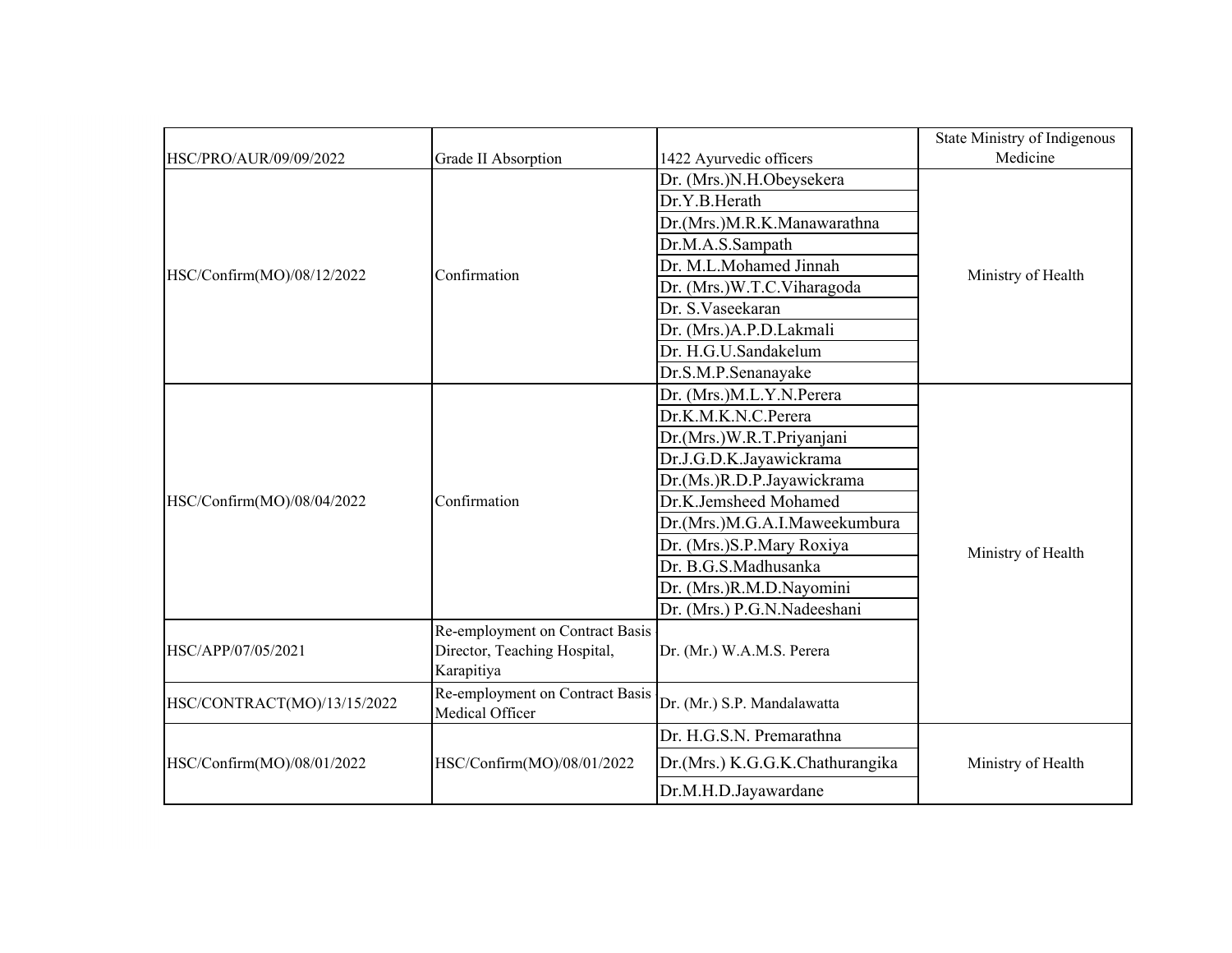|                            |                               | Dr.(Mrs.)N.K.Dassanayaka         |                    |  |
|----------------------------|-------------------------------|----------------------------------|--------------------|--|
|                            |                               | Dr.D.P.A.Dhanawardhana           |                    |  |
|                            |                               | Dr. (Mrs.)M.F.F.Farwina          |                    |  |
| HSC/Confirm(MO)/08/01/2022 | HSC/Confirm(MO)/08/01/2022    | Dr. (Mrs.)P.K.P.Thilini          | Ministry of Health |  |
|                            |                               | Dr. (Mrs.)B.S.K.Dissanayake      |                    |  |
|                            |                               | Dr. M.I.Sabras                   |                    |  |
|                            |                               | Dr. (Mrs.)T.K.Athukorala         |                    |  |
|                            |                               | Dr.(Mrs.) B.U.Manukulasuriya     |                    |  |
|                            |                               | Dr.(Mrs.) R.D.A.P.Wijesiri       |                    |  |
|                            |                               | Dr.(Mrs.)I.U.Wijegoonaratna      |                    |  |
| HSC/Confirm(MO)/08/11/2022 | Confirmation                  | Dr. (Mrs.)M.S.Pinnawala          | Ministry of Health |  |
|                            |                               | Dr.T.Uthayasankar                |                    |  |
|                            |                               | Dr.M.P.A.S.Karunarathna          |                    |  |
|                            |                               | Dr. K.N.S.Kolamunne              |                    |  |
|                            |                               | Dr.(Mrs.)K.A.S.R.Kannangoda      |                    |  |
|                            |                               | Dr. (Mrs.)H.K.S.Krishanthika     |                    |  |
| HSC/PRO/SLMS//10/07/2022   | Appointing MOs' to Specialist | Dr. (Mrs.) L.K.D.L. Wijesekera   | Ministry of Health |  |
|                            | Grade                         | Dr. (Mrs.) K. Jegu               |                    |  |
|                            |                               | Dr.(Mrs) V.V.Weerasekara         |                    |  |
|                            |                               | Dr.(Mrs) M.F.F.Farha             |                    |  |
|                            |                               | Dr.(Mrs) K.A.G.L.Jayasekara      |                    |  |
|                            |                               | Dr.(Mrs) S.G.Mallawaarachchi     |                    |  |
|                            |                               | Dr.(Mrs) A.R.F.Mazeena           |                    |  |
|                            |                               | Dr.(Mr) M.T.C.N.Mallawa          |                    |  |
| HSC/PRO/SLMS/09/12/2022    | <b>Grade II Promotion</b>     |                                  | Ministry of Health |  |
|                            |                               | Dr.(Mrs) S.Ponnampalam           |                    |  |
|                            |                               | Dr.(Mrs) A.K.M.A.Udeshika        |                    |  |
|                            |                               | Dr.(Mrs) D.J.G.R.T.D.Dissanayaka |                    |  |
|                            |                               | Dr.(Mr) B.Kokulan                |                    |  |
|                            |                               |                                  |                    |  |
|                            |                               | Dr.(Mrs) M.K.P.Kavirathna        |                    |  |
|                            |                               | Dr.(Ms) C.M.Javasinghe           |                    |  |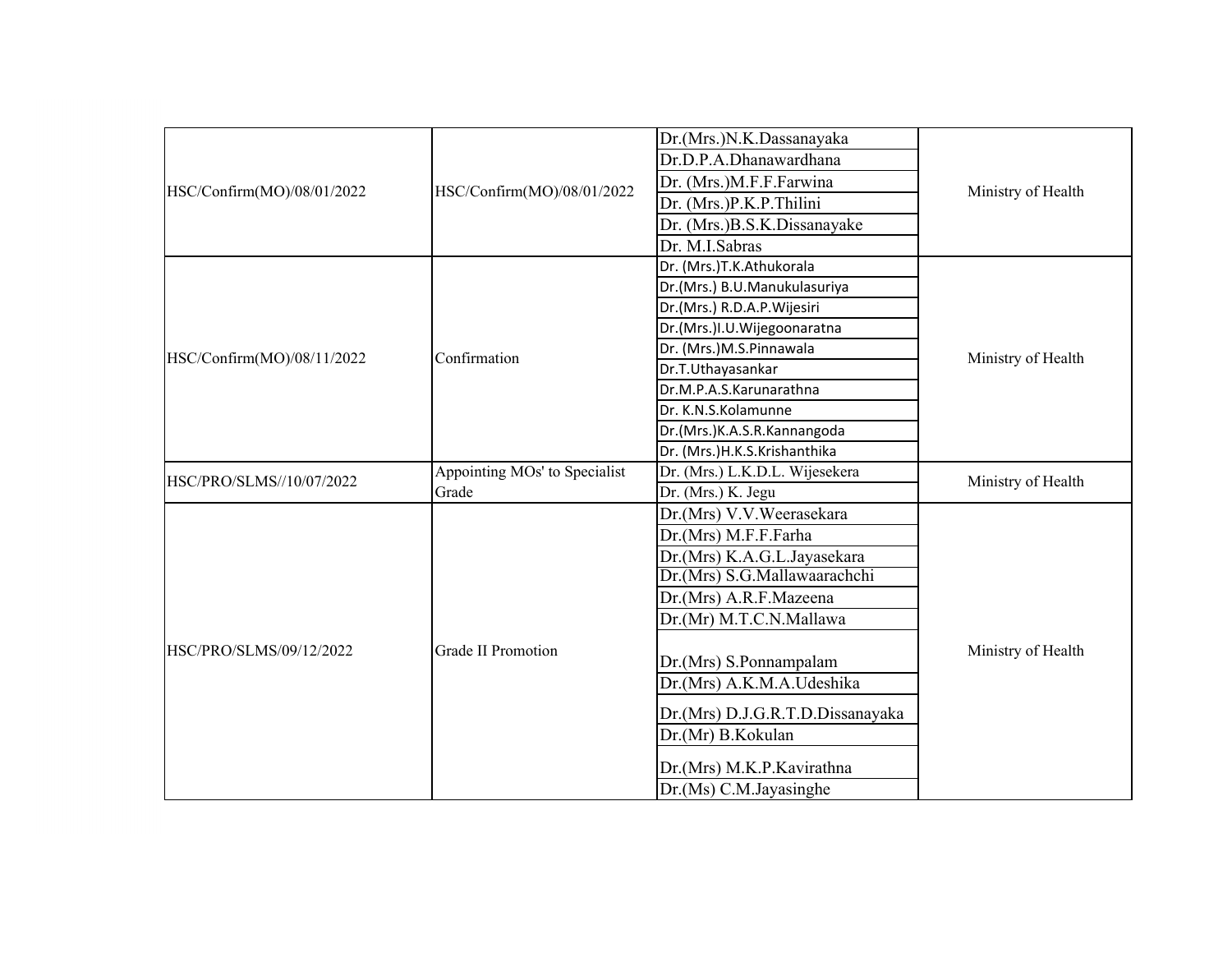|                            |                               | Dr.(Mr) U.S.Rathnayaka            |                    |
|----------------------------|-------------------------------|-----------------------------------|--------------------|
|                            |                               | Dr.(Mrs) L.A.I.N.Fernando         |                    |
|                            |                               | Dr.(Mrs) H.M.C.S.K.Hennayaka      |                    |
|                            |                               | Dr.(Mrs) L.D.A.A.Gunawardena      |                    |
| HSC/PRO/SLMS/09/07/2022    | Grade II Promotion            | Dr.(Mrs) R.A.R.M.L.N.Rajakaruna   |                    |
|                            |                               | Dr.(Mr) R.M.P.M.Rathnayaka        |                    |
|                            |                               | Dr.(Mrs) M.H.K.Rathnayaka         |                    |
|                            |                               | Dr.(Mr) K.P.M.P.De Silva          |                    |
|                            |                               | Dr.(Mr) P.D.S.C.Bernard           |                    |
|                            |                               | Dr.(Mr) V.R.T.De Mel              | Ministry of Health |
| HSC/PRO/SLMS//10/07/2022   |                               | Dr.(Mr) N.J. Nawarathne           |                    |
|                            |                               | Dr. (Mr.) L.P.A. Thilakarathne    |                    |
| HSC/PRO/SLMS//10/04/2022   | Appointing MOs' to Specialist | Dr. (Mrs.) D.M.H.M.K. Dassanayaka |                    |
|                            | Grade                         | Dr. (Mr.) G.G.A.K. Kulathunga     |                    |
| HSC/PRO/SLMS//10/05/2022   |                               | Dr. (Mr.) S.C. Medagedara         |                    |
|                            |                               | Dr. (Mr.) W.M.V. Sirinandana      |                    |
| HSC/PRO/SLMS//10/01/2022   |                               | Dr. (Mrs.) S.P. Kurukulaarachchi  |                    |
|                            |                               | Dr. (Mr.) T.D. Wickremasekara     |                    |
| HSC/Confirm(MO)/08/08/2022 | Confirmation                  | Dr.M.Y.V.Fernando                 | Ministry of Health |
| HSC/Confirm(MO)/08/03/2022 | Confirmation                  | Dr.(Mrs.)P.J.D.Jayawardena        | Ministry of Health |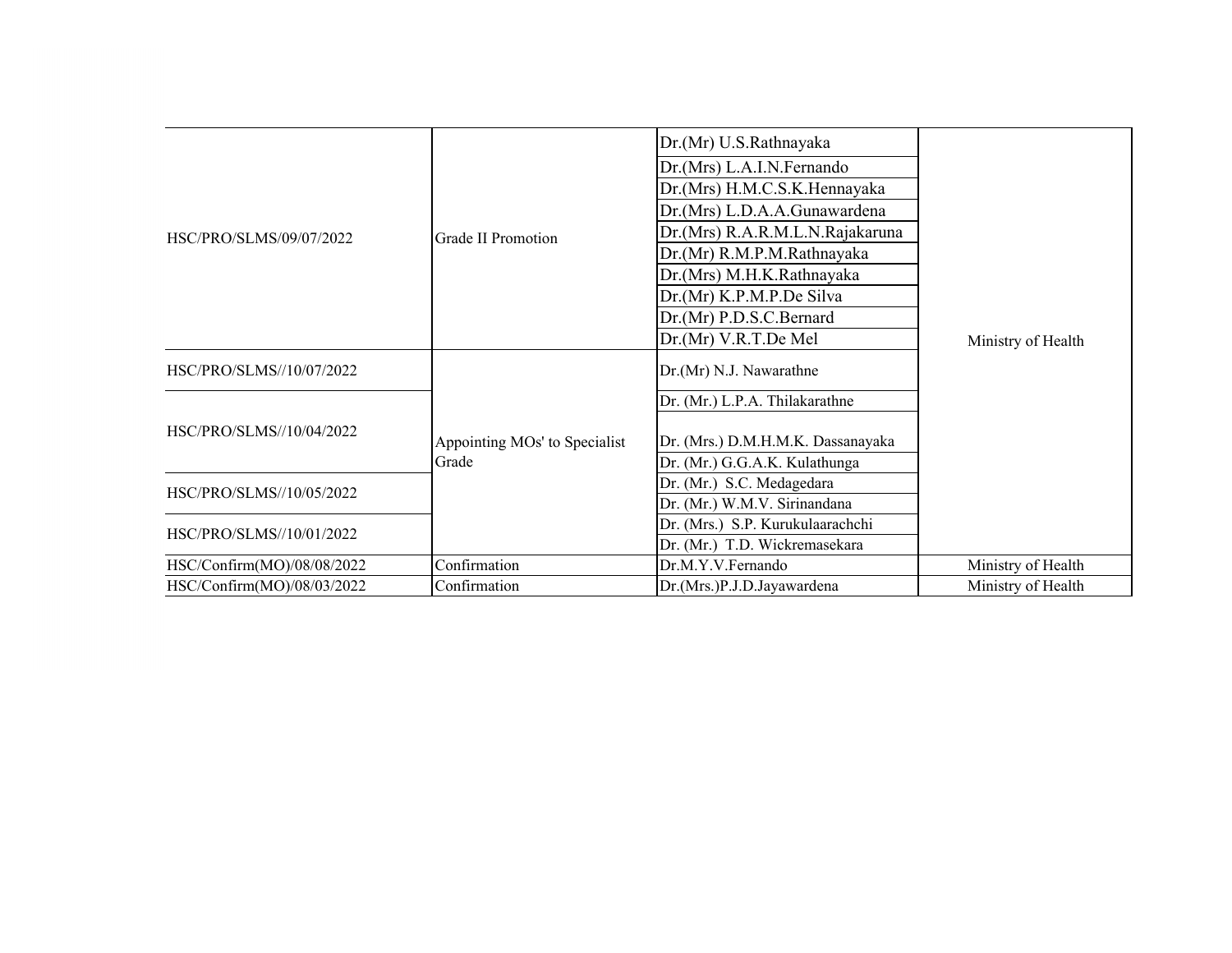## Conveyed Orders by Public Service Commission on 2022/06/02

### Branch Name: PROMOTIONS

| <b>PSC File No</b>                | <b>Subject</b>                                                                                                     | <b>Relevant Person/s</b>   | Ministry/Department/Institute                                                                                                                                               |
|-----------------------------------|--------------------------------------------------------------------------------------------------------------------|----------------------------|-----------------------------------------------------------------------------------------------------------------------------------------------------------------------------|
| PSC/APP/7/796/2015                | Sri Lanka Technical Service of<br>Export Agriculture - Special Grade<br>(Appeal to antedate the<br>promotion date) | Mr. Y.M.D.B. Yapa          | State Ministry of Development of<br>Minor Crops including Sugarcane,<br>Maize, Cashew, Pepper, Cinnamon,<br>Cloves, Betel Related Industries and<br><b>Export Promotion</b> |
| PSC/APP/07/1369/2019<br>(උපගොනුව) | Post of Senior Deputy Solicitor<br>General - Department of Attorney<br>General's                                   | Relevant Eligible Officers | Ministry of Justice, Prison Affairs and<br><b>Constitutional Reforms</b>                                                                                                    |
| PSC/APP/7/1720/2021               | Notification for Special Grade<br>Promotion of the Sri Lanka<br>Administrative Service                             | Relevant eligible officers | Ministry of Public Administration,<br>Home Affairs, Provincial Councils and<br>Local Government                                                                             |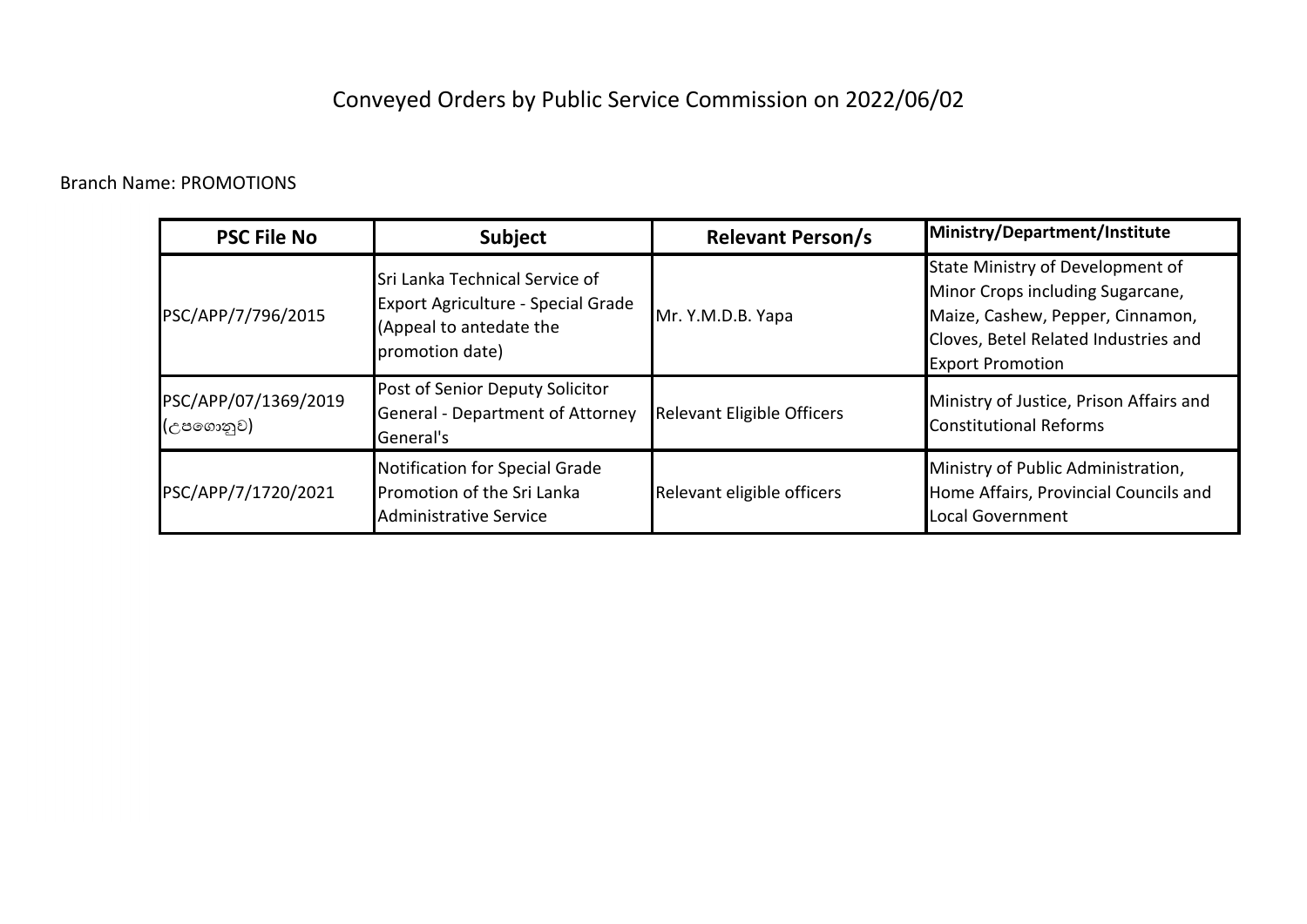## **Conveyed Orders by Public Service Commission on 02/06/2022**

| <b>ESC File No</b>       | Subject      | <b>Relevant Person/s</b>  | Ministry/Department/Institute |
|--------------------------|--------------|---------------------------|-------------------------------|
| ESC/APP/SLTES/02/15/2022 | Confirmation | Mrs. R.B.G.M. Rajasinghe  | Ministry of Education         |
|                          |              | Mrs. S.L.D.T. Nayanaransi |                               |
|                          |              | Mr. D.G.P.N. Jayawardhana |                               |
|                          |              | Mr. A.L. Bathiyutheen     |                               |
|                          |              | Mrs. R.M.N. Rajapaksha    |                               |
|                          |              | Mrs. W.M.W.P. Semasinghe  |                               |
|                          |              | Mrs. K.L.H. Pieris        |                               |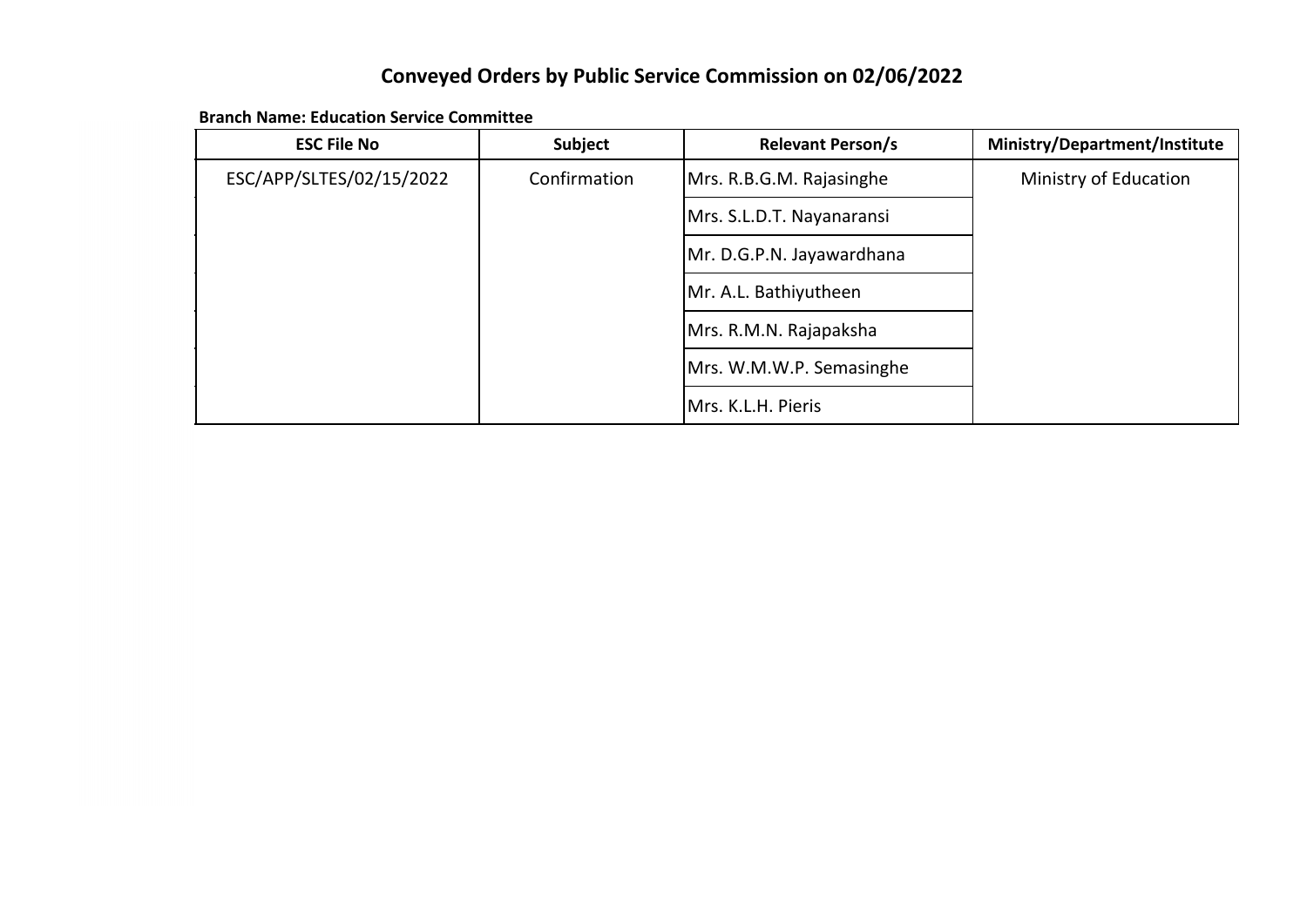## Conveyed Orders by Public Service Commission on 2022.06.03

Branch Name: Appointment

| <b>PSC File No</b>      | <b>Subject</b>       | <b>Relevant Person/s</b> | <b>Ministry/Department/Institute</b>                                                          |
|-------------------------|----------------------|--------------------------|-----------------------------------------------------------------------------------------------|
| PSC/APP/05/02/10/2021   | Releases             | Mrs. J.M.B. Jayarani     | Ministry of Public Administration, Home<br>Affairs, Provincial Councils & Local<br>Government |
| PSC/APP/01/50(III)/2021 | Re-employment        | Mr. A.M. Gnanasena       | Ministry of Public Administration, Home<br>Affairs, Provincial Councils & Local<br>Government |
| PSC/APP/8/1/86/2016     | Recruitment          | Ms. K.K. Dikkumbura      | Ministry of Public Administration, Home<br>Affairs, Provincial Councils & Local<br>Government |
|                         |                      | Mrs. D.M.P.D.K. Panagoda |                                                                                               |
| PSC/APP/4/38/2021       | <b>EB</b> Concession | Mrs. H.A.V. Nadeeka      | Ministry of Lands                                                                             |
|                         |                      | Mr. O.R.S.B.S. Kumara    |                                                                                               |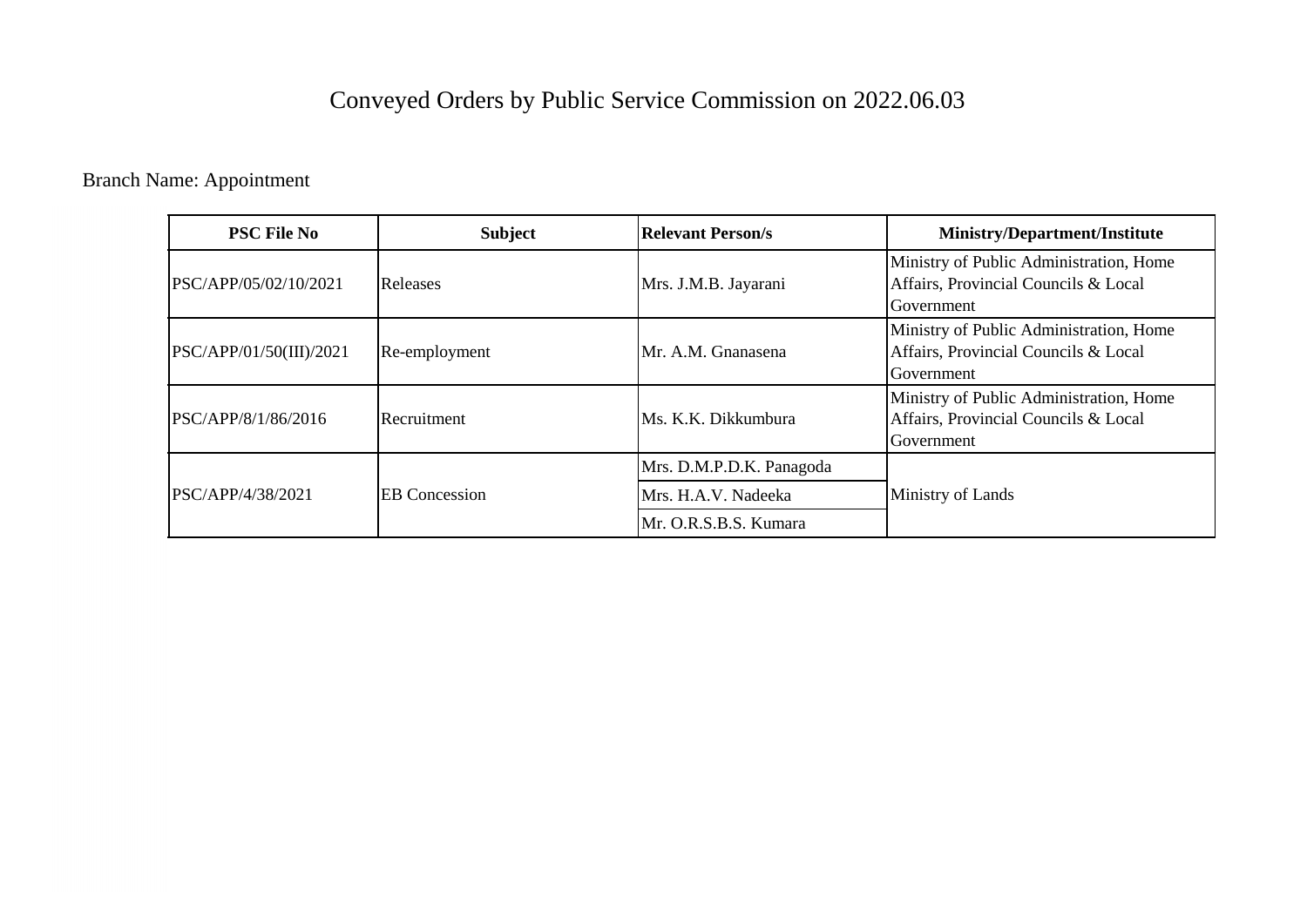## Conveyed Orders by Public Service Commission on 2022/06/06

#### Branch Name: PROMOTIONS

| <b>PSC File No</b>   | <b>Subject</b>                                                                                        | <b>Relevant Person/s</b>                                                                                                         | Ministry/Department/Institute                                                                   |  |
|----------------------|-------------------------------------------------------------------------------------------------------|----------------------------------------------------------------------------------------------------------------------------------|-------------------------------------------------------------------------------------------------|--|
| PSC/APP/07/1522/2020 | Promotion to the Special Grade &<br>Appointment to the posts - Sri<br>Lanka Scientific Service        | <b>Relevant Officer</b>                                                                                                          | Ministry of Public Administration, Home<br>Affairs, Provincial Councils and Local<br>Government |  |
| PSC/APP/07/944/2016  | Fill Up The Vacancies In The Post of Mr. K.K.S.U. Ranjan<br>Special Grade Superintendent of<br>Prison | Mr. R.M.S. Bandara<br>Mr. K.A.S. Kodithuwakku                                                                                    | Ministry of Justice, Prison Affairs and<br><b>Constitutional Reforms</b>                        |  |
| PSC/APP/7/1732/2021  | Appointment to the Post of the Sri<br>Lanka Administrative Service -<br>Grade I                       | Mr. L.D.C. Mahanama                                                                                                              | Ministry of Public Administration, Home<br>Affairs, Provincial Councils and Local<br>Government |  |
| PSC/APP/6/951/2020   | Promotion to the Grade I of sri<br>Lanka Inland Revenue                                               | Mr. M.Z.M. Zulfikar                                                                                                              | Ministry of Finance, Economic Stability<br>and National Policies                                |  |
| PSC/APP/6/985/2021   | Promotion to the Grade I of Sri<br>Lanka Scientific Service                                           | <b>Relevant Officer</b>                                                                                                          | Ministry of Public Administration, Home<br>Affairs, Provincial Councils and Local<br>Government |  |
| PSC/APP/07/1372/2019 | Sri Lanka Administrative Service<br>Grade - Appointment to Special<br><b>Grade Posts</b>              | Mrs. S.M.L.P. Kumari<br>Mrs. P.C.D. Sigera                                                                                       | Ministry of Public Administration, Home<br>Affairs, Provincial Councils and Local<br>Government |  |
| PSC/PRO/07/1789/2022 | Sri Lanka Administrative Service<br>Grade - Appointment to Special<br><b>Grade Posts</b>              | Mrs. H.G.A. Caldera<br>Mr. R.S.L.C. Abeywickrama<br>Mr. C.C. Muhandiramge<br>Mr. O.V.C. Thilakarathne<br>Mr. K.G.H.H.R. Kiriella | Ministry of Public Administration, Home<br>Affairs, Provincial Councils and Local<br>Government |  |
| PSC/APP/07/1660/2021 | Promotion to the post of<br>Superintendent of Police                                                  | Mr. Y.G.R.M. Riffard                                                                                                             | Ministry of Public Security                                                                     |  |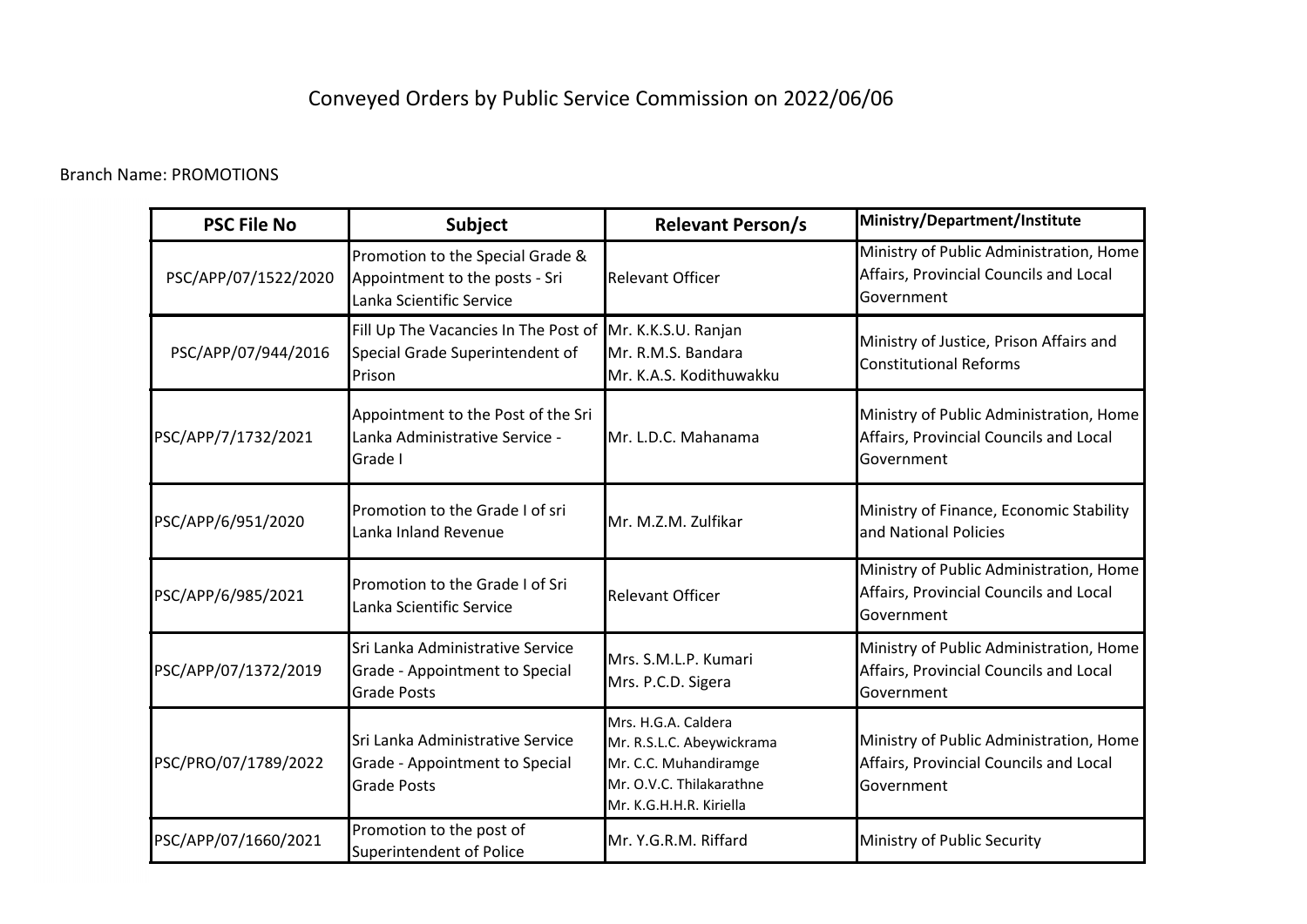# Conveyed Orders by Public Service Commission on 2022.06.06

Branch Name: Appointment

| <b>PSC File No</b>     | <b>Subject</b>            | <b>Relevant Person/s</b>                         | <b>Ministry/Department/Institute</b>                                                            |
|------------------------|---------------------------|--------------------------------------------------|-------------------------------------------------------------------------------------------------|
| PSC/APP/01/04/2021     | Re-Employment             | Mrs. K.S. Kaldera                                | Ministry of Public Administration, Home<br>Affairs, Provincial Councils and Local<br>Government |
| PSC/APP/4/41/2020      | <b>EB</b> Concession      | Mr. C.W.K. Bandaranayaka                         | Ministry of Public Administration, Home<br>Affairs, Provincial Councils and Local<br>Government |
| PSC/APP/05/02/05/2022  | Releases                  | Mrs. S. Abeykoon                                 | Ministry of Public Administration, Home<br>Affairs, Provincial Councils and Local<br>Government |
| PSC/APP/01/50(I)/2021  | Re-Employment             | Mr. P.L. Namasena                                | Ministry of Public Administration, Home<br>Affairs, Provincial Councils and Local<br>Government |
| PSC/APP/17/5/10/2022   | <b>Acting Appointment</b> | Mr.G.C.P.Kumara                                  | Ministry of Public Administration, Home<br>Affairs, Provincial Councils and Local<br>Government |
| PSC/APP/03/12/44/2020  | Confirmation              | Ms. A.P.W.Udayani<br>Mrs. K.P.W.S.L.Senevirathna | <b>State Ministry of Livestock</b>                                                              |
| PSC/APP/01/23(II)/2021 | Re-Employment             | Mr. A.P.T. Abeysooriya                           | Ministry of Public Administration, Home<br>Affairs, Provincial Councils and Local<br>Government |
| PSC/APP/01/50(II)/2021 | Re-Employment             | Mr. K.M. Kularathna                              | Ministry of Public Administration, Home<br>Affairs, Provincial Councils and Local<br>Government |
| PSC/APP/01/50(II)/2021 | Re-Employment             | Mr. R.M.D.D. Rajapaksha                          | Ministry of Public Administration, Home<br>Affairs, Provincial Councils and Local<br>Government |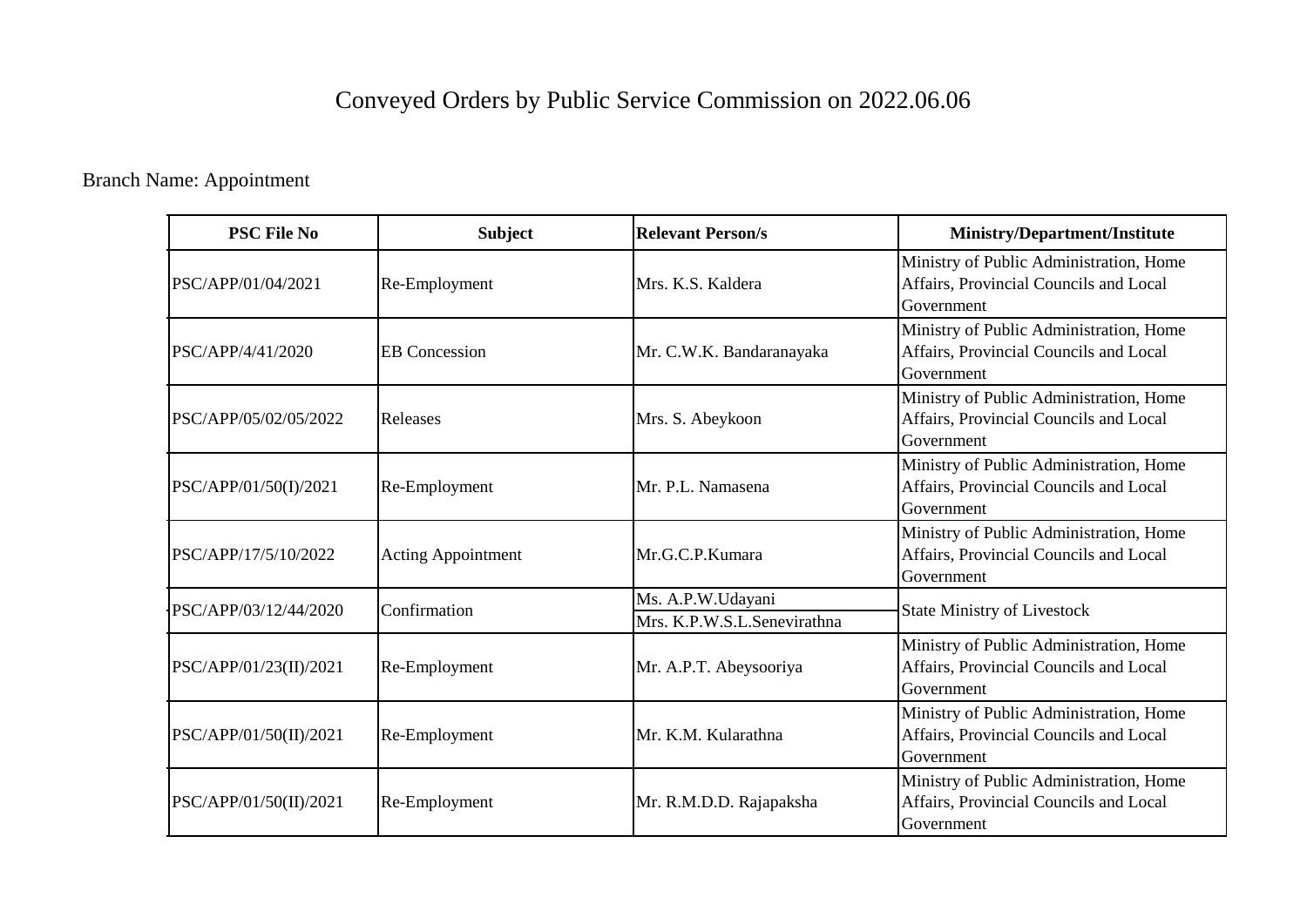| PSC/APP/05/03/44/2021 | <b>Acting Appointment</b> | Mrs. S.P. Sandanayaka        | Ministry of Public Administration, Home<br>Affairs, Provincial Councils and Local<br>Government |
|-----------------------|---------------------------|------------------------------|-------------------------------------------------------------------------------------------------|
|                       |                           | Mrs. C.S.Gunathilaka         | Ministry of Public Administration, Home                                                         |
| PSC/APP/03/04/34/2021 | Confirmation              | Mrs. D.A.Herath              | Affairs, Provincial Councils and Local<br>Government                                            |
| PSC/APP/13/5/1/2021   | <b>Acting Appointment</b> | Mr. R.M.D.K.G.N.B.Ranathunga | Ministry of Public Administration, Home<br>Affairs, Provincial Councils and Local<br>Government |
|                       |                           | Mr.I.M. Niyas                |                                                                                                 |
|                       |                           | Mr.W.M.A.K.Wijethunga        |                                                                                                 |
|                       |                           | Mrs.G.I.D.Gallage            |                                                                                                 |
|                       |                           | Mr.P.G.S.W.Kumara            | <b>National Audit Office</b>                                                                    |
| PSC/APP/3/4/4/2022    | <b>EB</b> Concession      | Mr.L.H.P.Kumara              |                                                                                                 |
|                       |                           | Mr.P.G.K.Udayasiri           |                                                                                                 |
|                       |                           | Mrs.S.S.A.M.Senevirathna     |                                                                                                 |
|                       |                           | Mrs.E.M.W.C.Ekanayake        |                                                                                                 |
|                       |                           | Mrs.P.G.R.C.Dhananjalee      |                                                                                                 |
|                       |                           | Mrs.D.M.P.K.Senarath         |                                                                                                 |
| PSC/APP/01/51/2021    | Re - Employment           | Mr. W.A.A.C. Wanigasooriya   | State Ministry of Prison Management and<br><b>Prisoners Rehabilitation Affairs</b>              |
| PSC/APP/05/02/17/2021 | Releases                  | Mr. T.H.N.R.T. Hewage        | Ministry of Public Administration, Home<br>Affairs, Provincial Councils and Local<br>Government |
| PSC/APP/05/02/08/2020 | Releases                  | Mr. P.B.S.N. Kumara          | Ministry of Public Administration, Home<br>Affairs, Provincial Councils and Local<br>Government |
| PSC/APP/4/50/2015     | <b>EB</b> Concession      | Mr. P.C. Asanga              | Ministry of Transport                                                                           |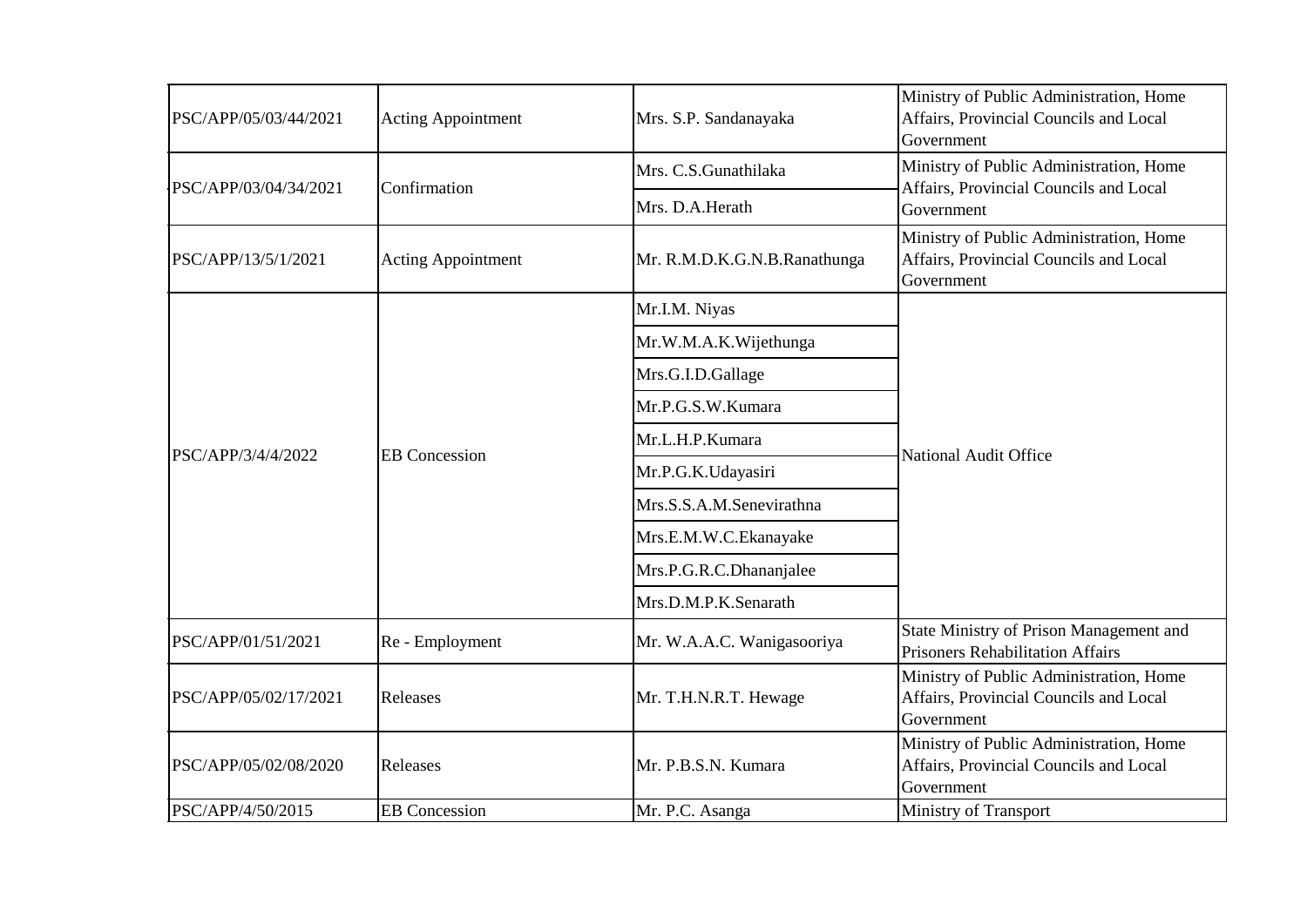## Conveyed Orders by Public Service Commission on 2022.06.07

Branch Name: Appointment

| <b>PSC File No</b>       | <b>Subject</b>             | <b>Relevant Person/s</b> | <b>Ministry/Department/Institute</b>                                                            |
|--------------------------|----------------------------|--------------------------|-------------------------------------------------------------------------------------------------|
| PSC/APP/09(i)/01/02/2022 | Resignation                | Mr. W.N.C. Peiris        | Ministry of Justice, Prison Affairs and<br><b>Constitutional Reforms</b>                        |
|                          |                            | Mr. C.R. Thalagala       |                                                                                                 |
|                          |                            | Mr. A.D.S. Gnanaraj      |                                                                                                 |
|                          |                            | Mr. T.H. Attygala        |                                                                                                 |
| PSC/APP/4/66/2019        | <b>EB</b> Concession       | Mr.S.T. Galappaththi     | Ministry of Irrigation                                                                          |
| PSC/APP/8/5/47/2015      | <b>Appeal Appointments</b> | Mr.K.H. Dammika          | Department of Prison                                                                            |
| PSC/APP/03/02/06/2022    | Confirmation               | Mrs.H.M.W.P.Hearath      | Ministrr of Public Administration, Home<br>Affairs, Provincial Councils and Local<br>Government |
|                          |                            | Mrs.S.T.P.Manawadu       |                                                                                                 |
|                          |                            | Ms.K.Sathyabriya         |                                                                                                 |
| PSC/APP/05/03/17/2021    | <b>Acting Appointment</b>  | Mrs.L.K.Muhandiramge     | Ministry of Public Administration, Home<br>Affairs, Provincial Councils and Local<br>Government |
| PSC/APP/01/15(II)/2021   | Re - Employment            | Mr. K.A. Dayarathne      | Minister of Tourism and Lands                                                                   |
| PSC/APP/15/5/2/2021      | <b>Acting Appointment</b>  | Mrs. K.N.S. Ranathunga   | Ministry of Agriculture                                                                         |
|                          |                            | Mr. K.P. Karawita        |                                                                                                 |